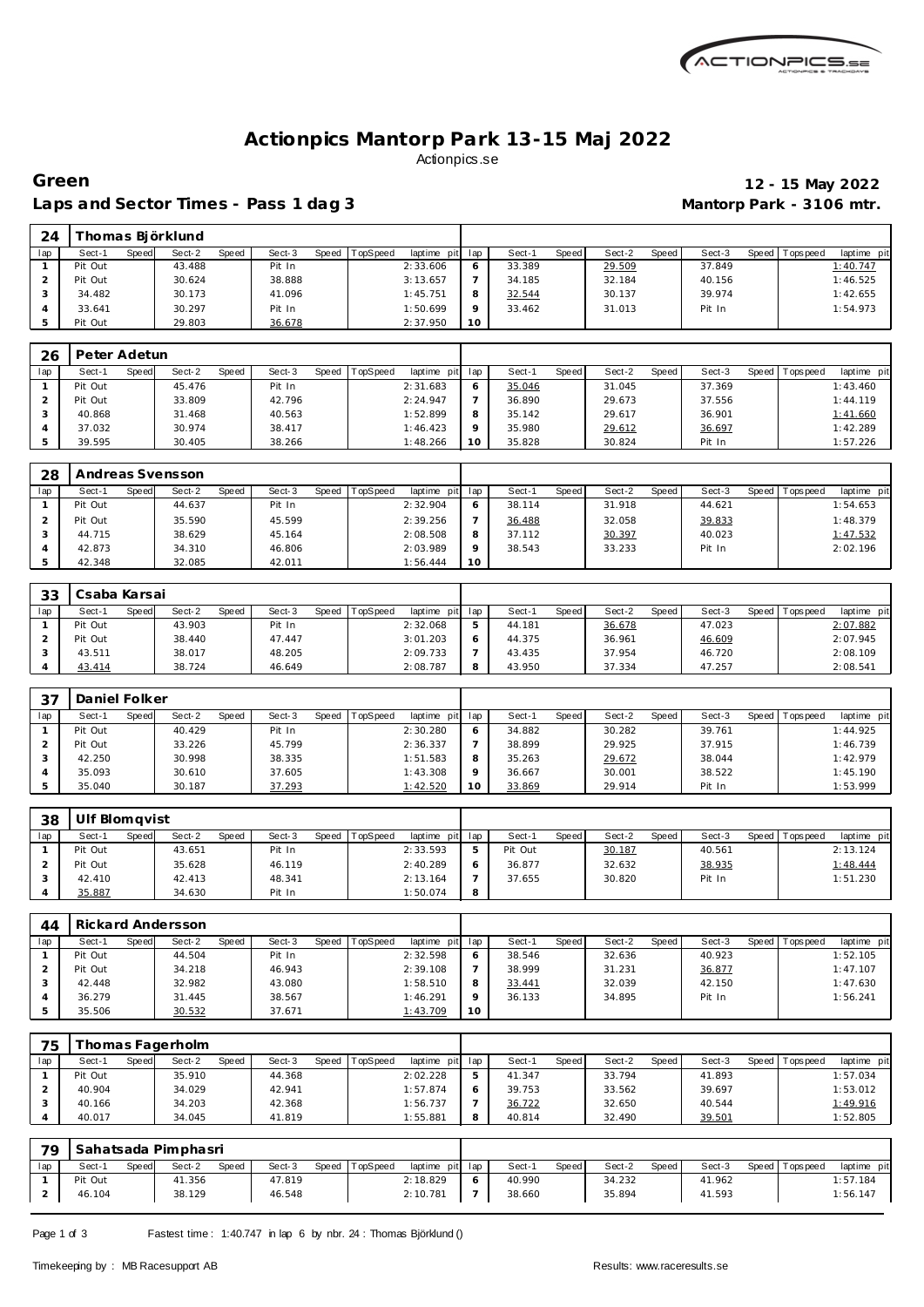

## **Actionpics Mantorp Park 13-15 Maj 2022** Actionpics.se

### **Green 12 - 15 May 2022** Laps and Sector Times - Pass 1 dag 3 **Mantorp Park - 3106 mtr.**

|        |        | $\cdot$ |          |                 |        |        |        |          |
|--------|--------|---------|----------|-----------------|--------|--------|--------|----------|
| 45.155 | 35.274 | 45.682  | 2:06.111 |                 | 38.092 | 33.103 | 40.463 | : 51.658 |
| 42.849 | 35.346 | 41.879  | 2:00.074 | $\Omega$        | 38.049 | 33.341 | Pit In | 1:59.906 |
| 39.519 | 33.937 | 43.574  | 1:57.030 | 10 <sup>°</sup> |        |        |        |          |

| 80  |         |              | Thomas Eriksson. |       |        |              |          |          |         |        |       |        |       |        |                 |             |
|-----|---------|--------------|------------------|-------|--------|--------------|----------|----------|---------|--------|-------|--------|-------|--------|-----------------|-------------|
| lap | Sect-1  | <b>Speed</b> | Sect-2           | Speed | Sect-3 | <b>Speed</b> | TopSpeed | laptime  | pit lap | Sect-1 | Speed | Sect-2 | Speed | Sect-3 | Speed Tops peed | laptime pit |
|     | Pit Out |              | 34.124           |       | Pit In |              |          | 2:05.968 |         | 39.146 |       | 33.696 |       | 41.170 |                 | 1:54.012    |
|     | Pit Out |              | 34.601           |       | 43.518 |              |          | 2:30.214 |         | 39.122 |       | 33.897 |       | 41.701 |                 | 1:54.720    |
|     | 40.183  |              | 33.960           |       | 41.848 |              |          | 1:55.991 |         | 38.508 |       | 32.540 |       | 43.997 |                 | 1:55.045    |
|     | 39.807  |              | 35.416           |       | 43.065 |              |          | 1:58.288 | 8       | 38.220 |       | 33.530 |       | 41.510 |                 | 1:53.260    |

| 90  |         |       | Ann-Marie Höljer Raniel |       |        |       |          |                 |   |        |              |        |       |        |                   |             |
|-----|---------|-------|-------------------------|-------|--------|-------|----------|-----------------|---|--------|--------------|--------|-------|--------|-------------------|-------------|
| lap | Sect-1  | Speed | Sect-2                  | Speed | Sect-3 | Speed | TopSpeed | laptime pit lap |   | Sect-1 | <b>Speed</b> | Sect-2 | Speed | Sect-3 | Speed   Tops peed | laptime pit |
|     | Pit Out |       | 43.796                  |       | Pit In |       |          | 2:32.911        |   | 43.906 |              | 39.197 |       | 47.752 |                   | 2:10.855    |
|     | Pit Out |       | 37.262                  |       | 48.747 |       |          | 2:42.344        |   | 43.677 |              | 38.789 |       | 47.299 |                   | 2:09.765    |
|     | 45.140  |       | 35.789                  |       | 46.325 |       |          | 2:07.254        |   | 43.441 |              | 39.018 |       | Pit In |                   | 2:25.975    |
|     | 43.779  |       | 36.239                  |       | 47.799 |       |          | 2:07.817        | 8 |        |              |        |       |        |                   |             |

| 115 | Niclas Eisner |                 |                        |       |          |                 |          |        |       |        |       |        |                 |             |
|-----|---------------|-----------------|------------------------|-------|----------|-----------------|----------|--------|-------|--------|-------|--------|-----------------|-------------|
| lap | Sect-1        | Speed<br>Sect-2 | <b>Speed</b><br>Sect-3 | Speed | TopSpeed | laptime pit lap |          | Sect-1 | Speed | Sect-2 | Speed | Sect-3 | Speed Tops peed | laptime pit |
|     | Pit Out       | 43.654          | Pit In                 |       |          | 2:32.091        | $\circ$  | 41.387 |       | 34.453 |       | 42.282 |                 | 1:58.122    |
|     | Pit Out       | 35.359          | 40.326                 |       |          | 2:31.384        |          | 38.337 |       | 34.228 |       | 39.782 |                 | 1:52.347    |
|     | 37.184        | 34.028          | 40.702                 |       |          | 1:51.914        | 8        | 36.012 |       | 33.147 |       | 39.204 |                 | 1:48.363    |
|     | 37.108        | 33.282          | 40.019                 |       |          | 1:50.409        | $\Omega$ | 37.948 |       | 31.978 |       | 39.293 |                 | 1:49.219    |
|     | 38.036        | 34.113          | 41.999                 |       |          | 1:54.148        | 10       |        |       |        |       |        |                 |             |

|     | 118 Eric Holm |       |        |       |        |       |          |                 |   |        |       |        |         |        |                 |             |
|-----|---------------|-------|--------|-------|--------|-------|----------|-----------------|---|--------|-------|--------|---------|--------|-----------------|-------------|
| lap | Sect-1        | Speed | Sect-2 | Speed | Sect-3 | Speed | TopSpeed | laptime pit lap |   | Sect-1 | Speed | Sect-2 | Speed I | Sect-3 | Speed Tops peed | laptime pit |
|     | Pit Out       |       | 45.343 |       | Pit In |       |          | 2:31.478        | ь | 35.607 |       | 33.452 |         | 39.133 |                 | 1:48.192    |
|     | Pit Out       |       | 32.484 |       | 42.029 |       |          | 7:23.927        |   | 36.307 |       | 31.963 |         | 39.420 |                 | 1:47.690    |
|     | 37.340        |       | 31.302 |       | 42.720 |       |          | 1:51.362        |   | 36.200 |       | 31.714 |         | Pit In |                 | 1:56.141    |
|     | 36.973        |       | 34.315 |       | 46.913 |       |          | 1:58.201        | 8 |        |       |        |         |        |                 |             |

| 120 | Fredrik Söderlund |       |        |       |        |       |                 |                 |    |        |       |        |       |        |         |           |             |
|-----|-------------------|-------|--------|-------|--------|-------|-----------------|-----------------|----|--------|-------|--------|-------|--------|---------|-----------|-------------|
| lap | Sect-1            | Speed | Sect-2 | Speed | Sect-3 | Speed | <b>TopSpeed</b> | laptime pit lap |    | Sect-1 | Speed | Sect-2 | Speed | Sect-3 | Speed I | Tops peed | laptime pit |
|     | Pit Out           |       | 33.889 |       | Pit In |       |                 | 2:00.300        |    | 36.045 |       | 30.338 |       | 39.432 |         |           | 1:45.815    |
|     | Pit Out           |       | 31.114 |       | 41.913 |       |                 | 2:18.249        |    | 35.861 |       | 30.756 |       | 38.393 |         |           | 1:45.010    |
|     | 42.458            |       | 33.120 |       | 45.074 |       |                 | 2:00.652        |    | 35.233 |       | 30.662 |       | 39.683 |         |           | 1:45.578    |
|     | 36.128            |       | 32.176 |       | 39.859 |       |                 | 1:48.163        |    | 35.692 |       | 30.116 |       | 38.390 |         |           | 1:44.198    |
|     | 34.880            |       | 30.321 |       | 39.399 |       |                 | 1:44.600        | 10 |        |       |        |       |        |         |           |             |

| 128 | Lovisa André |       |        |       |        |       |          |                 |                 |        |       |        |       |        |                 |             |
|-----|--------------|-------|--------|-------|--------|-------|----------|-----------------|-----------------|--------|-------|--------|-------|--------|-----------------|-------------|
| lap | Sect-1       | Speed | Sect-2 | Speed | Sect-3 | Speed | TopSpeed | laptime pit lap |                 | Sect-1 | Speed | Sect-2 | Speed | Sect-3 | Speed Tops peed | laptime pit |
|     | Pit Out      |       | 45.067 |       | Pit In |       |          | 2:31.437        |                 | 41.091 |       | 37.348 |       | 45.298 |                 | 2:03.737    |
|     | Pit Out      |       | 38.928 |       | 47.081 |       |          | 2:40.859        |                 | 39.876 |       | 37.133 |       | 44.084 |                 | 2:01.093    |
|     | 42.366       |       | 37.766 |       | 45.745 |       |          | 2:05.877        | 8               | 39.384 |       | 35.273 |       | 43.540 |                 | 1:58.197    |
|     | 40.099       |       | 37.598 |       | 44.409 |       |          | 2:02.106        |                 | 38.981 |       | 35.841 |       | Pit In |                 | 2:04.941    |
|     | 40.102       |       | 36.054 |       | 45.300 |       |          | 2:01.456        | 10 <sup>°</sup> |        |       |        |       |        |                 |             |

| 132 |         |       | Oscar Andreasson |       |        |       |          |                 |        |       |        |       |        |         |            |             |
|-----|---------|-------|------------------|-------|--------|-------|----------|-----------------|--------|-------|--------|-------|--------|---------|------------|-------------|
| lap | Sect-1  | Speed | Sect-2           | Speed | Sect-3 | Speed | TopSpeed | laptime pit lap | Sect-1 | Speed | Sect-2 | Speed | Sect-3 | Speed I | Tops pee d | laptime pit |
|     | Pit Out |       | 45.391           |       | Pit In |       |          | 2:31.492        | 36.328 |       | 31.070 |       | 38.401 |         |            | 1:45.799    |
|     | Pit Out |       | 32.997           |       | 40.607 |       |          | 2:25.279        | 38.521 |       | 29.866 |       | 37.980 |         |            | 1:46.367    |
|     | 39.690  |       | 32.821           |       | 41.932 |       |          | 1:54.443        | 36.093 |       | 29.821 |       | 37.366 |         |            | 1:43.280    |
|     | 37.100  |       | 30.462           |       | 38.168 |       |          | 1:45.730        | 35.147 |       | 29.872 |       | 37.974 |         |            | 1:42.993    |
|     | 37.183  |       | 30.011           |       | 38.499 |       |          | 1:45.693        | 34.421 |       | 29.480 |       | Pit In |         |            | 1:53.059    |

| 133 | Fredrik Eskilsson |       |        |       |        |       |          |             |       |        |              |        |       |        |       |            |             |
|-----|-------------------|-------|--------|-------|--------|-------|----------|-------------|-------|--------|--------------|--------|-------|--------|-------|------------|-------------|
| lap | Sect-1            | Speed | Sect-2 | Speed | Sect-3 | Speed | TopSpeed | laptime pit | . lac | Sect-1 | <b>Speed</b> | Sect-2 | Speed | Sect-3 | Speed | Tops pee d | laptime pit |
|     | Pit Out           |       | 41.163 |       | Pit In |       |          | 2:26.533    |       | 36.472 |              | 30.685 |       | 42.477 |       |            | 1:49.634    |
|     | Pit Out           |       | 34.001 |       | 40.437 |       |          | 2:27.454    |       | 36.597 |              | 30.991 |       | 37.746 |       |            | 1:45.334    |
|     | 38.348            |       | 31.262 |       | 39.365 |       |          | 1:48.975    | 8     | 39.695 |              | 30.564 |       | 37.837 |       |            | 1:48.096    |
|     | 37.775            |       | 31.445 |       | 38.996 |       |          | 1:48.216    |       | 34.447 |              | 30.226 |       | 37.946 |       |            | 1:42.619    |
|     | 37.236            |       | 31.208 |       | 38.607 |       |          | 1:47.051    | 10    | 34.796 |              | 30.764 |       | Pit In |       |            | 1:55.254    |

Page 2 of 3 Fastest time: 1:40.747 in lap 6 by nbr. 24 : Thomas Björklund ()